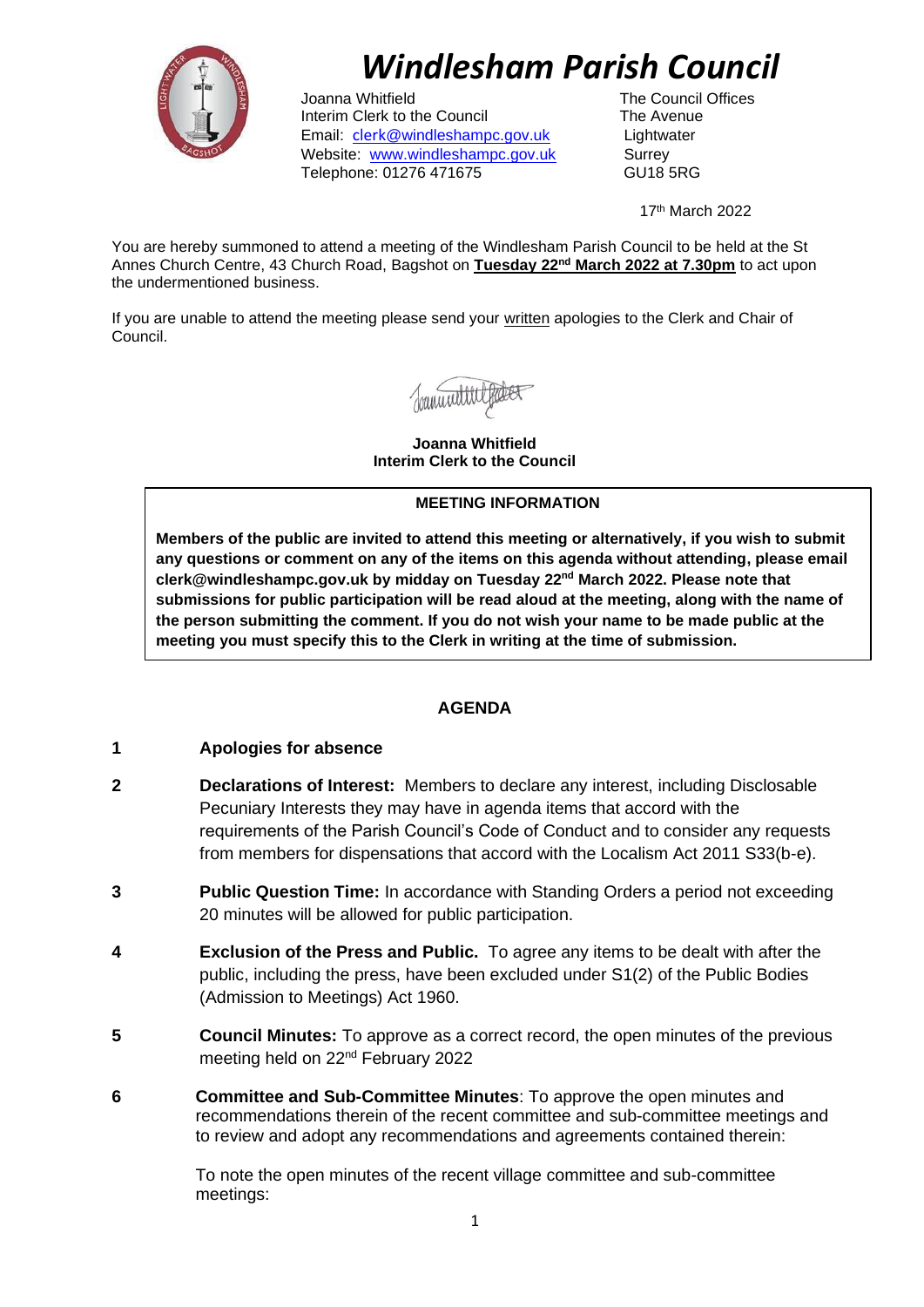- Bagshot Committee 1<sup>st</sup> February 2022
- Lightwater Committee 8<sup>th</sup> February 2022
- Windlesham Committee 9<sup>th</sup> February 2022

Note: The above Minutes have been ratified at the relevant Village Committee meetings.

## **7 To receive written reports from:**

- **a.** Surrey County Council;
- **b.** Surrey Heath Borough Council

#### **8 Finance:**

- a) Accounts for payment
- b) Grant Request Lightwater Resilience Plan
- c) Finance Report
- d) Bank Reconciliations
- **9 Community Reception – Update**
- **10 Notification of Software Licence Increases**
- **11 Members Allowances 2022 -** Update
- **12 Meeting Schedule 2022-23**  to consider
- **13 Outside Organisations -** To receive any reports from representatives on outside organisations.
- **14 Project Updates -** Status updates on outstanding projects
- **15 Summer Planting –** To consider quotes
- **16 To discuss conducting a Windlesham Neighbourhood Plan review**
- **17 Clerks Update**
- **18 Consultations**
	- **a) Surrey Heath Local Plan –** Deadline 9th May 2022
	- **b) Bracknell Forest Local Plan** Deadline 20<sup>th</sup> April 2022
	- **c) Winkfield Parish Council Neighbourhood Plan –** Deadline 29<sup>th</sup> April 2022
	- d) **Forest Management carried out by The Crown Estate –** Deadline 5th April 2022
- **19 Visioning Day Update**
- **20 Correspondence**
- **21 Exclusion of the press and public - To exclude members of the public, including the press, for consideration of items excluded under S1(2) of the Public Bodies (Admission to Meetings) Act 1960.**